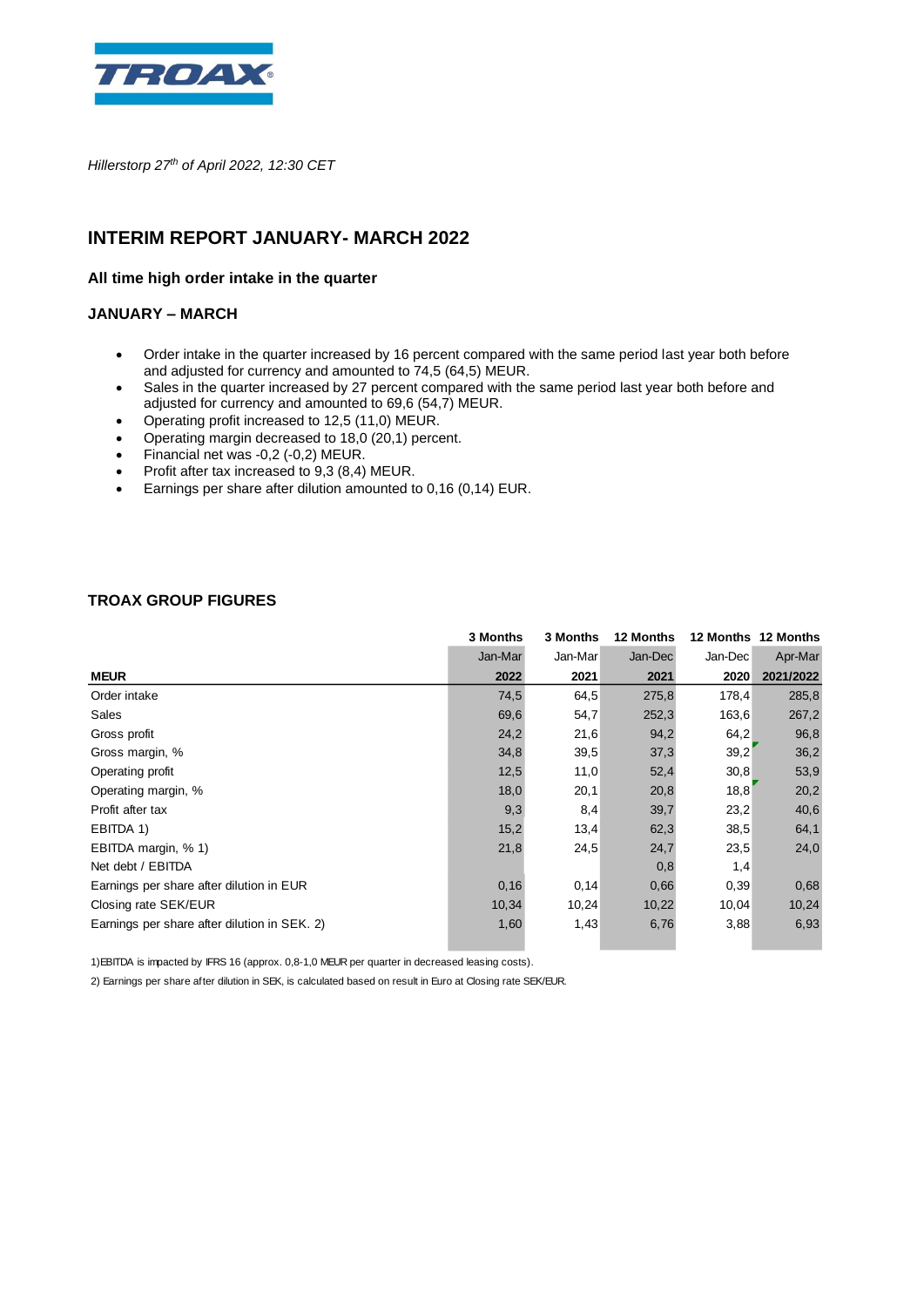

### **CEO COMMENTS**

Troax increased order intake by 16% organically during the quarter, which mostly comes from price increases and less from pure volume increases. We have had a rising order and margin trend during the quarter and the market still looks strong, even though price increases and other problems may, sooner or later, reduce our customers' willingness to invest. We note that the strong order intake from automated warehouses continues, but at a lower level than in 2021. Some projects, mainly in North America, have been delayed because customers have postponed these projects. The quarter's increase in order intake is mainly due to a general increase in small and medium-sized projects with a large number of customers around the world. Europe developed well during the quarter, while it was slightly weaker in North America and Asia. As in the previous quarter, we note a certain higher level of activity from the automotive sector, although this level may still be described as low. In general, we would again describe market demand as strong, driven by a need to increase production capacity in many cases, as bottlenecks have occurred in various places since the pandemic eased in March 2021. We expect continued good demand in the coming months. Invoicing for the quarter was 27% higher than the corresponding quarter last year, which corresponds to a volume growth in the order of 12-13%. This increase is expected to be above market growth during this quarter. We have a strong sales development for most geographical regions during the first quarter.

Our production units have during the quarter again had a very good utilisation rates, driven by good order intake in recent quarters. This ensures good coverage of fixed costs, which is also reflected in operating profit, despite a continued significant negative effect from price increases on steel, packaging materials, energy and freight. Some cost increase occurred during the quarter in our factories, when staff absence increased significantly, mainly due to the pandemic. This effect has, in March stabilized at a more normal level. We have again, in consultation with our customers, raised prices to compensate for steel price increases as much as possible, but have continued with a certain time lag. We saw some stabilization in steel prices towards the end of 2021, however prices have risen significantly towards the end of the first quarter of 2022. This is of course due to the war in Ukraine which has led to a general shortage of steel in Europe, at least in the short term. We believe that we will be able to maintain delivery performance during the coming turbulent period. At present, short-term agreements with suppliers apply. We will therefore be forced to continue with price increases towards customers in the future, until purchase prices begin to stabilize.

Our new acquisition Natom Logistic in Poland also shows continued good development this quarter, both in terms of order intake and results. The new building in which we invested in 2021 has now been filled with equipment and we have also received delivery of a new production line for shelves, which is why our capacity in Poland in 2022 will increase significantly.

As described above, the gross margin is still negatively affected by the lag in price increases for customers. Under 'normal' circumstances, we would now begin to achieve our marginal targets, but due to the effects of the war in Ukraine, we estimate that it will take additional quarters before it begins to stabilize at a higher level. Towards the end of the quarter, we began to pick up the lag from 2021 on a marginal basis, but are now working with customers to minimize the damaging effects of price increases that have arisen towards the end of the first quarter. The costs are judged to be under control and together with the good sales volume, this means that Troax delivers a result for the quarter that is 13% better than the previous year.

Overall, this means that operating profit for the quarter amounted to 12,5 MEUR with a margin of approximately 18%. The corresponding figures for the same quarter last year were 11,0 MEUR and 20%. Net profit amounts to 9,5 MEUR for the quarter, compared with 8,4 MEUR the previous year. We have deliberately increased inventory levels compared with the same period last year and the good invoicing has led to an increased need for working capital for the first quarter of this year.

#### **Thomas Widstrand, President and CEO**